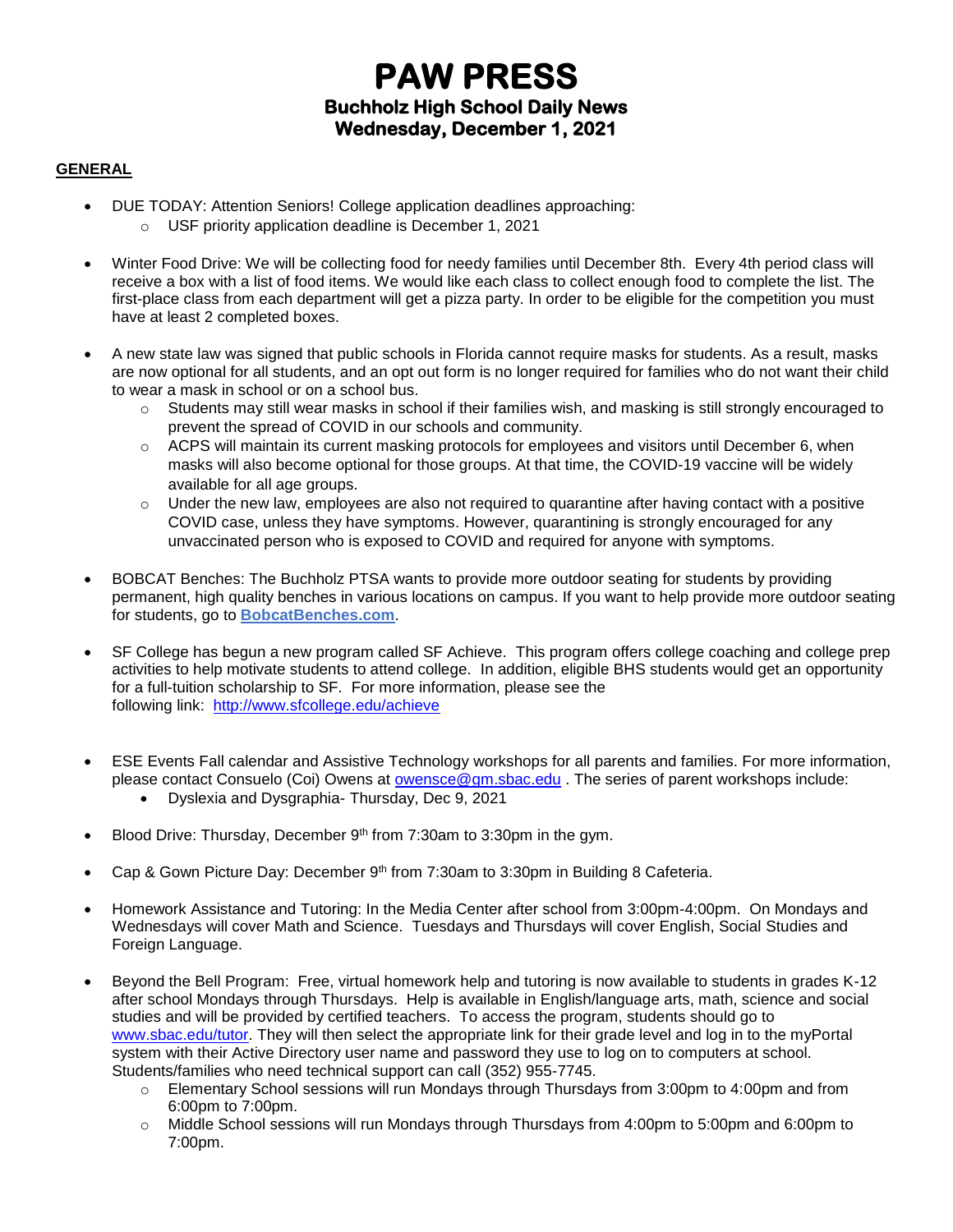# **PAW PRESS Buchholz High School Daily News Wednesday, December 1, 2021**

- o High School sessions will run Mondays through Thursdays from 4:00pm to 5:00pm and from 6:00pm to 7:00pm.
- o
- Bobcat Branch bank is open. Hours are 7:50am 8:20am and both lunches.
- Follow student government on Twitter: @buchholz\_high or Instagram: buchholz.high.
- Follow Buchholz High on Twitter: @BuchholzHigh
- Support our students with the BHS PTSA. [Smile.Amazon.com](http://smile.amazon.com/)

### **CLUBS**

- The German Club's Christmas party will take place on Monday, December 6, from 2:45-4:30 in Frau Luesch's room, 04-096. We'll be having a visit from Nikolaus, eating German Christmas specialties, playing games, and singing carols. See you there!
- **[BHS Club Website Link](https://www.sbac.edu/domain/1650)**

### **SPORTS**

- Tickets exclusively on sale for \$10 through GoFan.co website/app for paperless tickets. Be ready to show your electronic ticket at the gate for entry.
- Coach Contact Information is located under the Sports tab on the Buchholz Home page.

#### **Buchholz High School Athletic Schedule – Week of November 28 – December 4:**

- **Monday - NO EVENTS**
- **Tuesday - Boys Basketball vs Columbia – 7:00pm Girls Basketball vs GHS– 5:30pm Boys Soccer @ Suwannee– 7:00pm Girls Soccer @ PK Yonge – 6:00pm**
- **Wednesday - Boys Basketball @ Jones HS – 7:00pm**
- **Girls Basketball @ Forest – 7:00pm Wrestling @ Middleburg – 5:00pm**
- **Thursday - NO EVENTS**
- **Friday - Boys Basketball @ Santa Fe High – 7:30pm Girls Basketball vs Wildwood – 7:00pm Football @ St. Thomas State Semifinals – 7:30pm Boys Soccer @ Columbia– 7:00pm Girls Soccer @ Fleming Island – 7:30pm**
- **Saturday - Wrestling Bobcat Round Robin**

### **SCHOLARSHIPS**

• The Grand Chanter of Florida Order of the Eastern Star, Charitable Foundation, Inc. is offering a scholarship to cover tuition to an accredited college, university, community college, or vocational instruction for Florida high school seniors graduating in 2022. Applicants must write a 5-paragraph essay on the topic- "*What the Constitution of the United States means to me*". The deadline is *January 1, 2022*. Applications can be picked up in the front office.